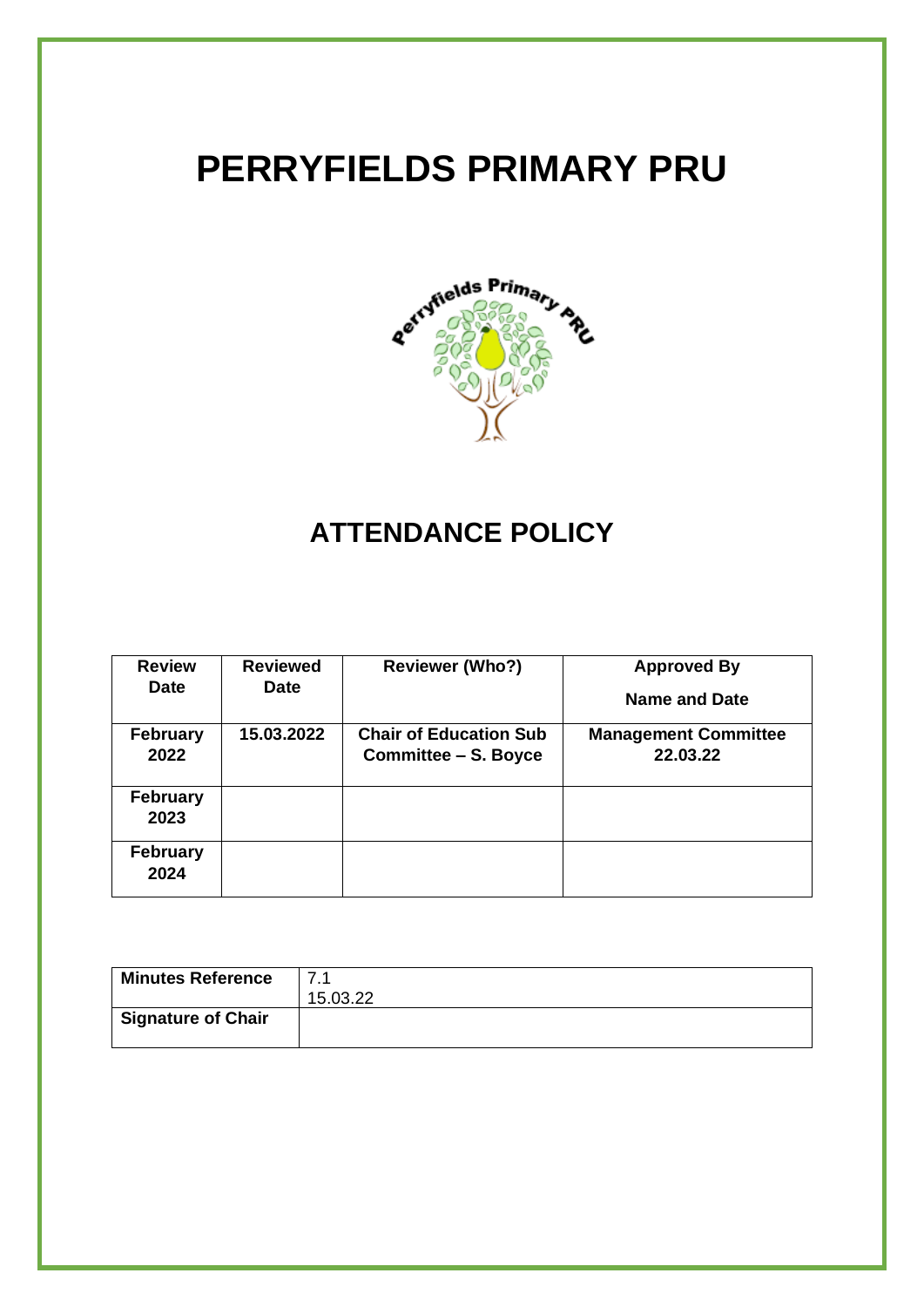## **Statement of intent**

Perryfields Primary PRU believes that in order to facilitate teaching and learning, good attendance is essential. Pupils cannot achieve their full potential if they do not regularly attend school.

We are committed to:

- Ensuring parents follow the framework set out in section 7 of the Education Act 1996, which states that the parent of every child of compulsory school age shall cause them to receive efficient full-time education suitable to their age, ability and aptitude, and to any SEND they may have, either by regular attendance at school or otherwise.
- Promoting and modelling good attendance behaviour.
- Ensuring equality and fairness of treatment for all.
- Implementing our policies in accordance with the Equality Act 2010.
- Early intervention and working with other agencies to ensure the health and safety of our pupils.
- Rewarding regular attendance.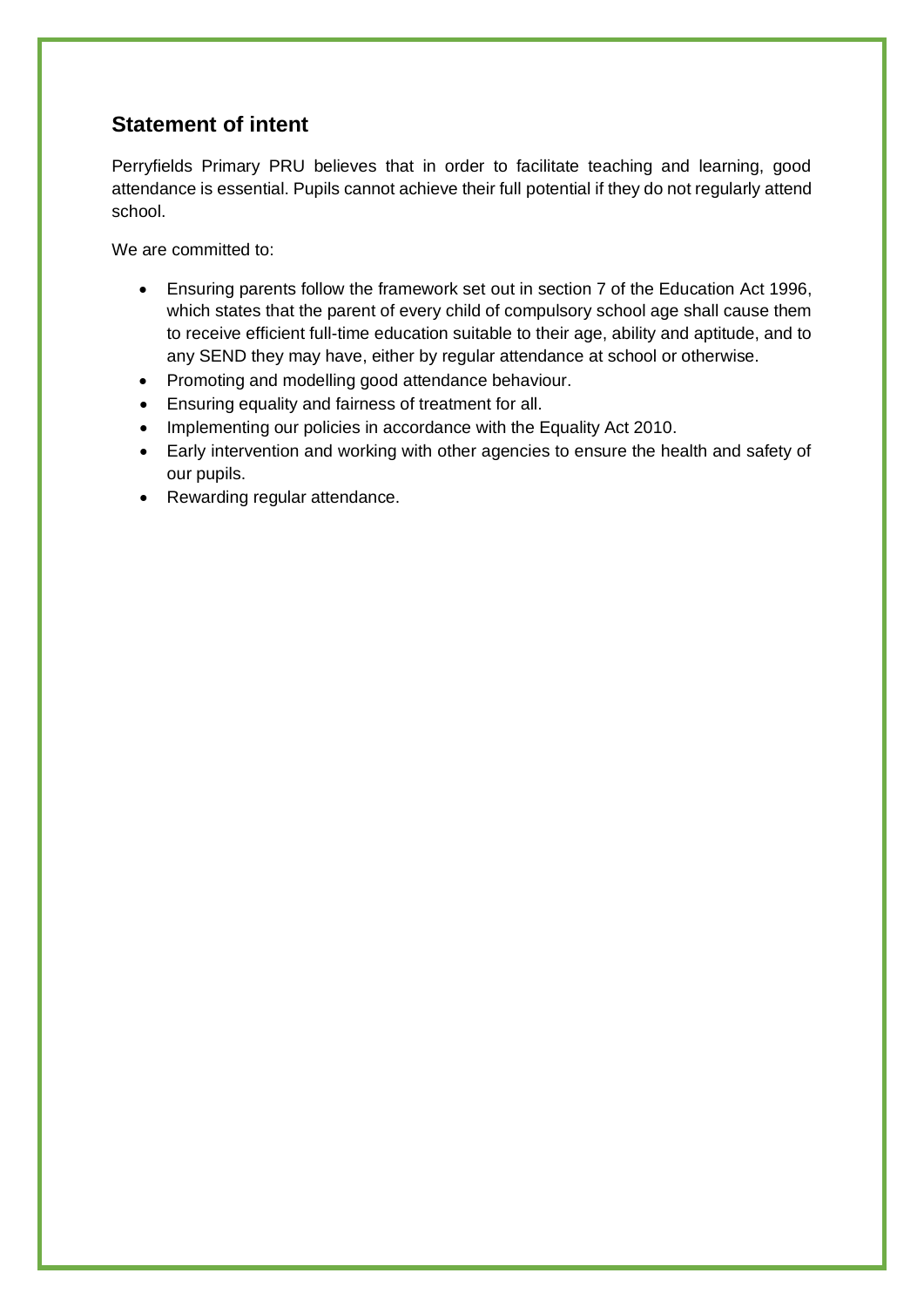## **Legal framework**

This policy has due regard to all relevant legislation and statutory guidance including, but not limited to, the following:

- Fducation Act 1996
- Equality Act 2010
- The Education (Pupil Registration) (England) Regulations 2006 (As amended)
- The Children (Performances and Activities) (England) Regulations 2014
- Children and Young Persons Act 1963
- DfE (2020) 'School attendance'
- DfE (2015) 'Child performance and activities licensing legislation in England'
- DfE (2021) 'Keeping children safe in education 2021'
- DfE (2016) 'Children missing education'
- DfE (2021) 'Improving school attendance: support for schools and local authorities'

This policy operates in conjunction with the following school policies:

- Child Protection and Safeguarding Policy
- Complaints Policy
- Relationships and Behaviour Policy
- Children Missing Education Policy

### **Roles and responsibilities**

The Management Committee has overall responsibility for:

- Monitoring the implementation of this policy and all relevant procedures across the school.
- Ensuring that this policy, as written, does not discriminate on any grounds, including, but not limited to, ethnicity/national origin, culture, religion, gender, disability or sexual orientation.
- Handling complaints regarding this policy as outlined in the school's Complaints Policy.
- Having regard to 'Keeping children safe in education' when making arrangements to safeguard and promote the welfare of children.
- Ensuring there is a Children Missing Education Policy in place and that this is regularly reviewed and updated.

The headteacher is responsible for:

- The day-to-day implementation and management of this policy and all relevant procedures across the school.
- Ensuring all parents are aware of the school's attendance expectations and procedures.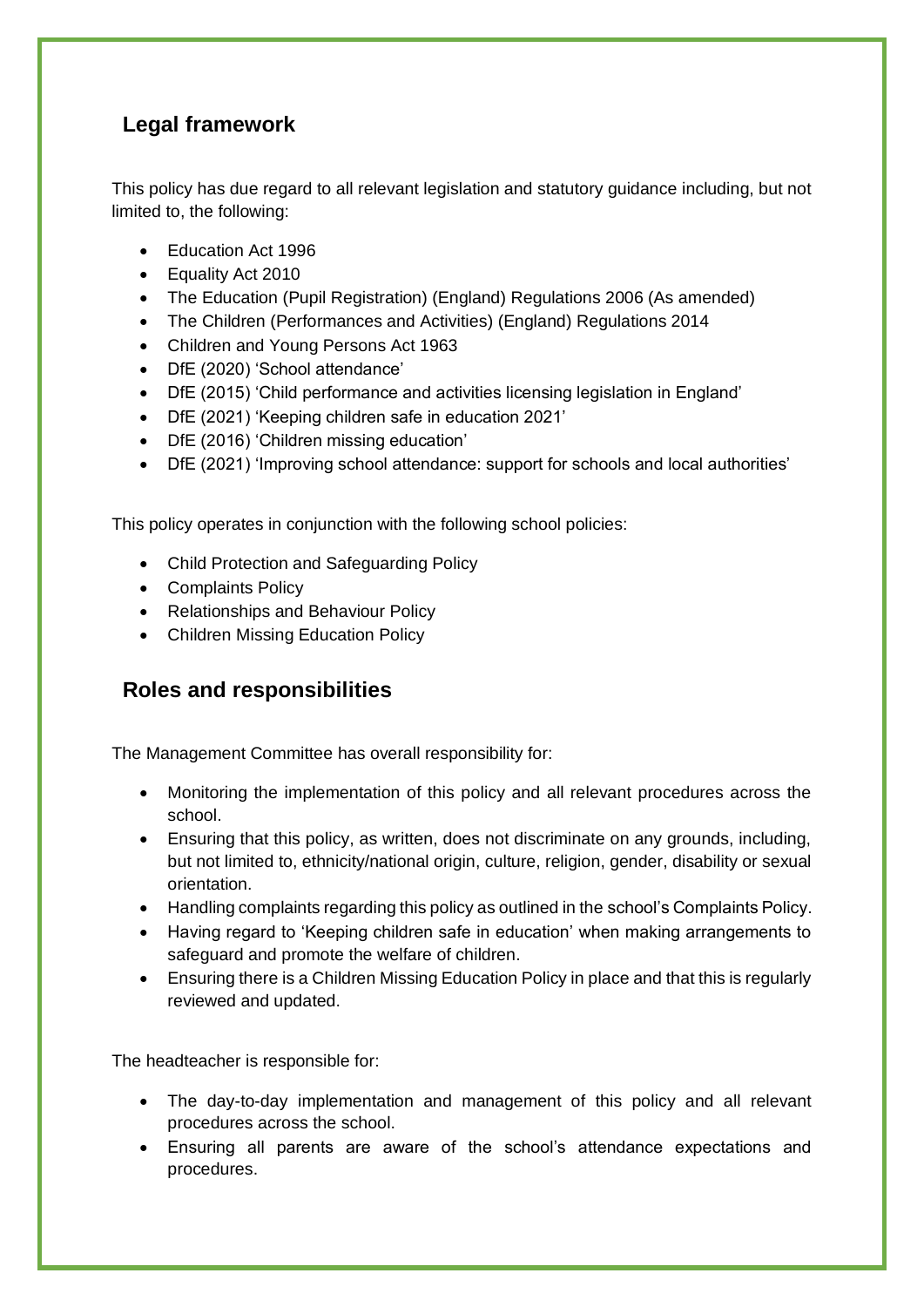• Ensuring that every pupil has access to full-time education and will act as early as possible to address patterns of absence.

Staff are responsible for:

- Following this policy and ensuring pupils do so too.
- Ensuring this policy is implemented fairly and consistently.
- Modelling good attendance behaviour.
- Using their professional judgement and knowledge of individual pupils to inform decisions as to whether any welfare concerns should be escalated.
- Where designated, taking the attendance register at the relevant times during the school day.

The attendance officer is responsible for informing the LA of any pupil being deleted from the admission and attendance registers if they:

- Are being educated from home.
- No longer live within a reasonable distance of the registered school.
- Have an authorised medical note.
- Are in custody for a period of more than four months and the proprietor does not reasonably believe they will be returning.
- Have been permanently excluded.

Pupils are responsible for:

- Attending their lessons and any agreed activities when at school.
- Arriving punctually to lessons when at school.

Parents are responsible for:

- Providing accurate and up-to-date contact details.
- Providing the school with more than one emergency contact number.
- Updating the school if their details change.
- The attendance of their children at school.
- Promoting good attendance with their children.

#### **Definitions**

The following definitions apply for the purposes of this policy:

#### **Absence:**

- Arrival at school after the register has closed
- Not attending school for any reason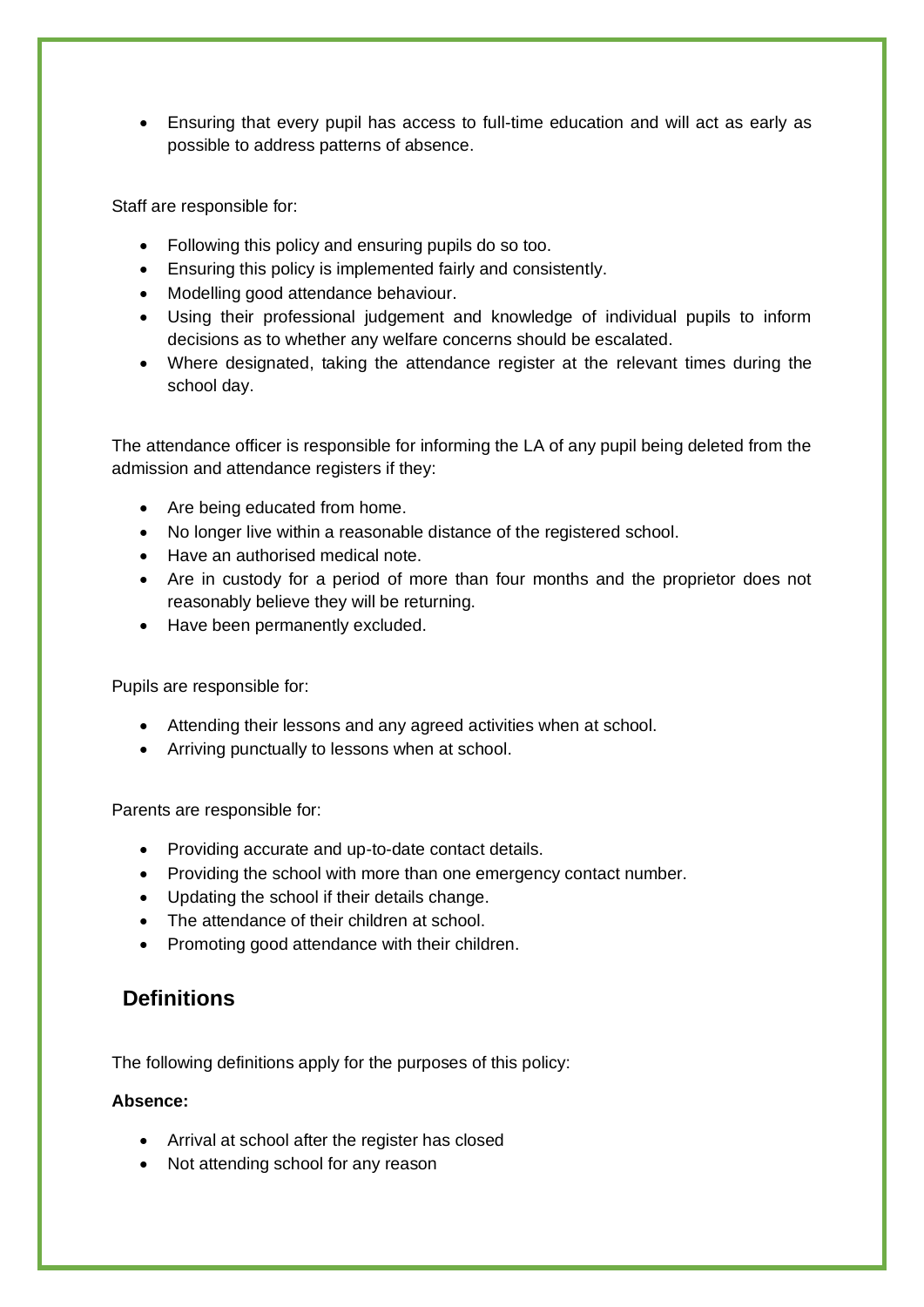#### **Authorised absence:**

- An absence for sickness for which the school has granted leave
- Medical or dental appointments which unavoidably fall during school time, for which the school has granted leave
- Religious or cultural observances for which the school has granted leave
- An absence due to a family emergency

#### **Unauthorised absence:**

- Parents keeping children off school unnecessarily or without reason
- Truancy before or during the school day
- Absences which have never been properly explained
- Arrival at school after the register has closed
- Absence due to shopping, looking after other children or birthdays
- Absence due to day trips and holidays in term-time which have not been agreed
- Leaving school for no reason during the day

#### **Persistent absenteeism:**

• Missing 10 percent or more of schooling across the year for any reason

#### **Training of staff**

The school will recognise that early intervention can prevent poor attendance. As such, staff will receive training in identifying potentially at-risk pupils as part of their induction and refresher training.

Teachers and support staff will receive training on this policy as part of their induction. Following this initial training, staff will receive regular and ongoing training as part of their development.

Staff will receive training to ensure they understand that increased absence from school could indicate a safeguarding concern, and know how such concerns should be managed.

#### **Pupil expectations**

Pupils are expected to attend school every day and will try to keep their attendance at, or above, 96% throughout the year.

#### **Pupils at risk of persistent absence (PA)**

The school will ensure it provides support to pupils at risk of persistent absence (PA), in conjunction with all relevant external authorities, where necessary.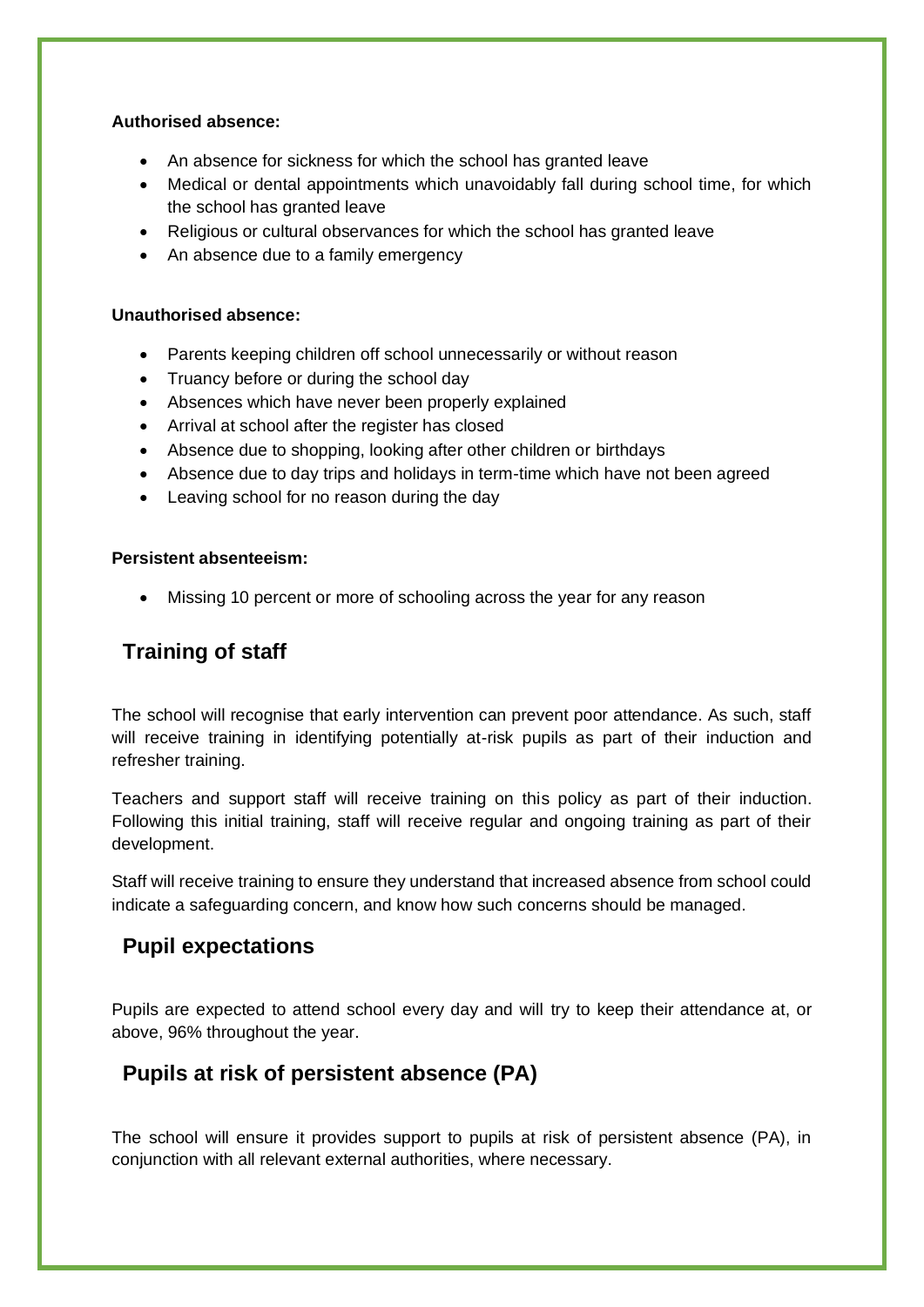The SLT will:

- Establish a range of evidence-based interventions to address barriers to attendance.
- Monitor the implementation and quality of escalation procedures and seek robust evidence of the escalation procedures that work.
- Attend or lead attendance reviews in line with escalation procedures.
- Establish robust escalation procedures which will be initiated before absence becomes a problem by:
	- Sending letters to parents.
	- Engaging with LA attendance teams.
	- Using fixed penalty notices.

Where a pupil at risk of PA is also at increased risk of harm, the school will work in conjunction with all relevant authorities, e.g. social services, to support the pupil in line with the school's duty of care.

Where a pupil becomes at risk of PA, the school will:

- Welcome pupils back following any absence and provide catch-up support to build confidence and bridge gaps.
- Meet with pupils to discuss patterns of absence, barriers to attendance, and any other problems they may be having.
- Establish plans to remove barriers and provide additional support.
- Lead regular check-ins to review progress and the impact of support.
- Make regular contact with families to discuss progress.
- Consider what support for re-engagement might be needed, including for vulnerable groups.

The school attendance system will be used to give an accurate and informative view of attendance, reasons for absence and patterns within groups, including:

- Children in need
- $\bullet$  LAC
- Pupils who are eligible for FSM
- Pupils with EAL
- Pupils with SEND

### **Absence procedures**

Parents will be required to contact the school office via telephone as soon as possible on the first day of their child's absence. They will also be required to send a note in on the first day that their child returns to school with a signed explanation of why they were absent. This is required even if the parent has already contacted the school. Alternatively, parents may call into school and report to the school office where arrangements will be made to speak to a member of staff.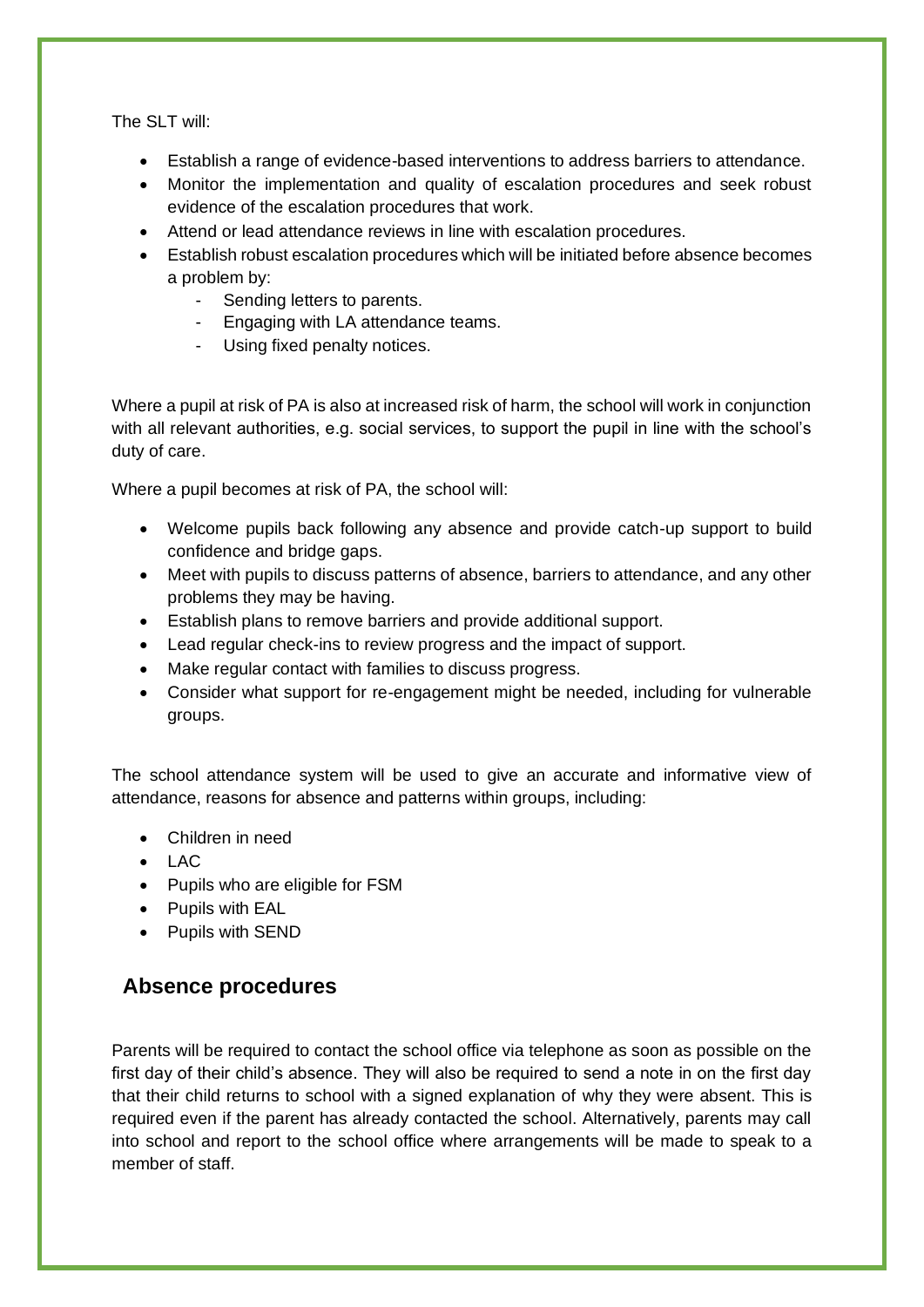A telephone call will be made to the parent of any pupil who has not reported their child's absence on the first day that they do not attend school.

The school will always follow up any absences in order to:

- Ascertain the reason for the absence.
- Ensure the proper safeguarding action is being taken.
- Identify whether the absence is authorised or not.
- Identify the correct code to use to enter the data onto the school census system.

In the case of PA, arrangements will be made for parents to speak to the attendance officer. The school will inform the LA, when required of the details of pupils who fail to attend regularly, or who have missed 10 school days or more without authorisation.

If a pupil's attendance drops below 85%, depending on individual circumstances, the attendance officer may be informed, and a formal meeting will be arranged with the pupil's parent.

Where a pupil has not returned to school for 10 days after an authorised absence, or is absent from school without authorisation for 20 consecutive school days, the school will remove the pupil from the admissions register if the school and the LA have failed to establish the whereabouts of the pupil after making reasonable enquiries.

#### **Parental involvement**

The school will build respectful relationships with parents and families to ensure their trust and engagement. Open and honest communication will be maintained with pupils and their families about the expectations of school life, attendance and performance so that they understand what to expect and what is expected of them. The school will liaise with other agencies working with pupils and their families to support attendance, e.g. social services.

Parents will be expected to:

- Treat staff with respect.
- Actively support the work of the school.
- Call staff for help when they need it.
- Communicate with the school about possible circumstances which may affect their child's attendance or require support.

#### **Attendance register**

Designated staff members will take the attendance register at the start of each school day and at the start of the afternoon session. This register will record whether pupils are:

- Present.
- Absent.
- Attending an approved educational visit.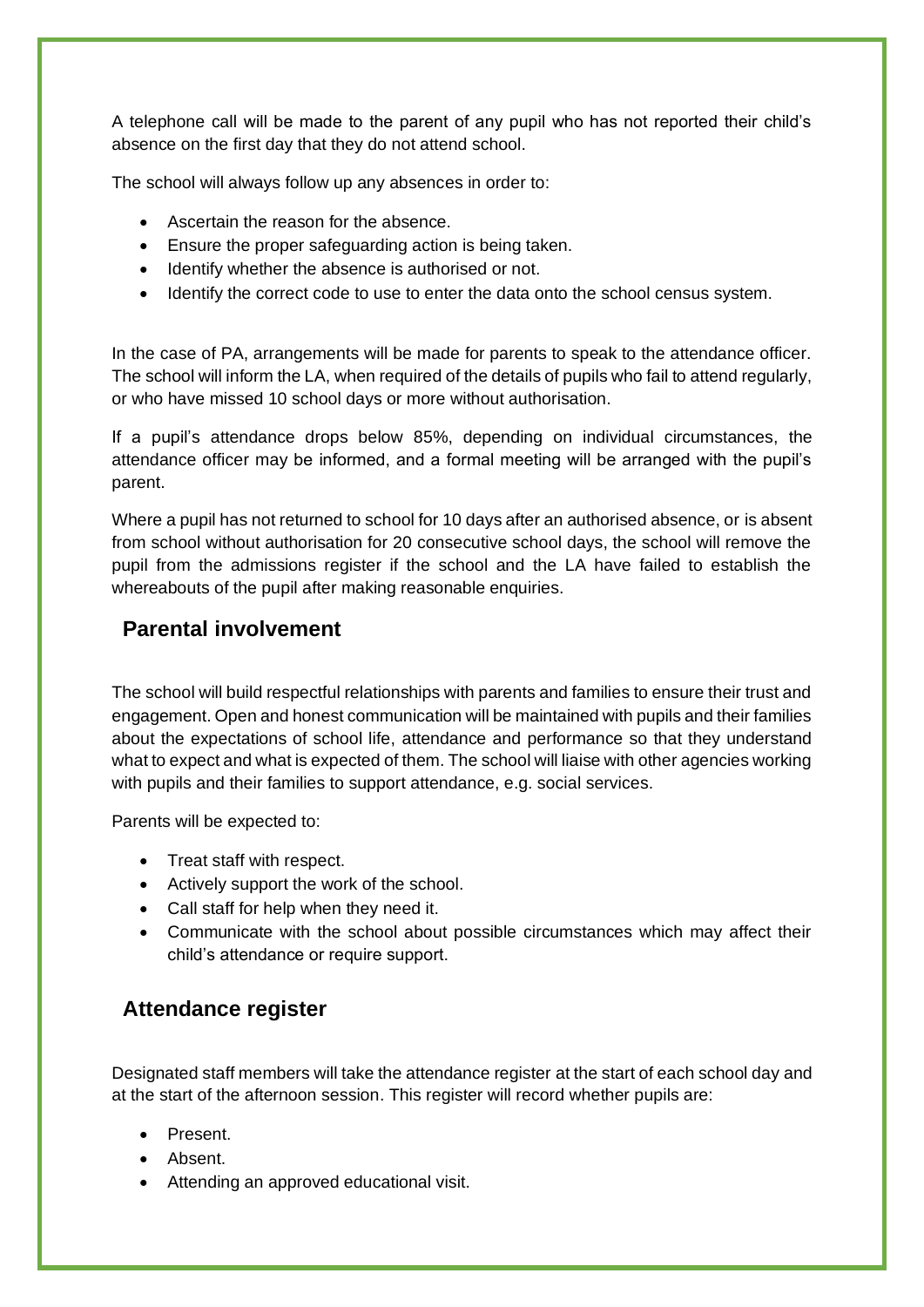• Unable to attend due to exceptional circumstances.

The school will use the national attendance codes to ensure attendance and absence are monitored and recorded in a consistent way. The following codes will be used:

- $\bullet$  / = Present in the morning
- $\bullet \quad \searrow$  Present in the afternoon
- $\bullet$  L = Late arrival before the register has closed
- $\bullet$   $C =$  Authorised absence
- $\bullet$   $E = Excluded$  but no alternative provision made
- $\bullet$  H = Authorised holiday
- $\bullet$   $I =$  Illness
- $\bullet$  M = Medical or dental appointments
- $\bullet$   $R =$  Religious observance
- $\bullet$  B = Off-site education activity
- $\bullet$  G = Unauthorised holiday
- $\bullet$  = Unauthorised absence
- $\bullet$  U = Arrived after registration closed
- $\bullet$  N = Reason not yet provided
- $X = Not required to be in school$
- T = Gypsy, Roma and Traveller absence
- $\bullet$   $V =$  Educational visit or trip
- $\bullet$   $\vdash$  P = Participating in a supervised sporting activity
- $\bullet$  D = Dual registered at another educational establishment
- $Y = Exceptional circumstances$
- $\bullet$   $Z =$  Pupil not on admission register

When the school has planned in advance to be fully or partially closed, the code '#' will be used for the relevant pupils who are absent. This code will also be used to record year groups who are not due to attend because the school has set different term dates for different years, e.g. induction days.

All amendments made to the attendance register will include the original entry, the amended entry, the reason for the amendment, the date of amendment and the name and role of the person who made the amendment.

Every entry received into the attendance register will be preserved in line with the Data Protection Policy (See retention of records section).

#### **Attendance officer**

If they are persistently absent, pupils will be referred to the attendance officer who will attempt to resolve the situation through a parental agreement. If the situation cannot be resolved and attendance does not improve, the attendance officer has the power to issue sanctions such as prosecutions or penalty notices to parents.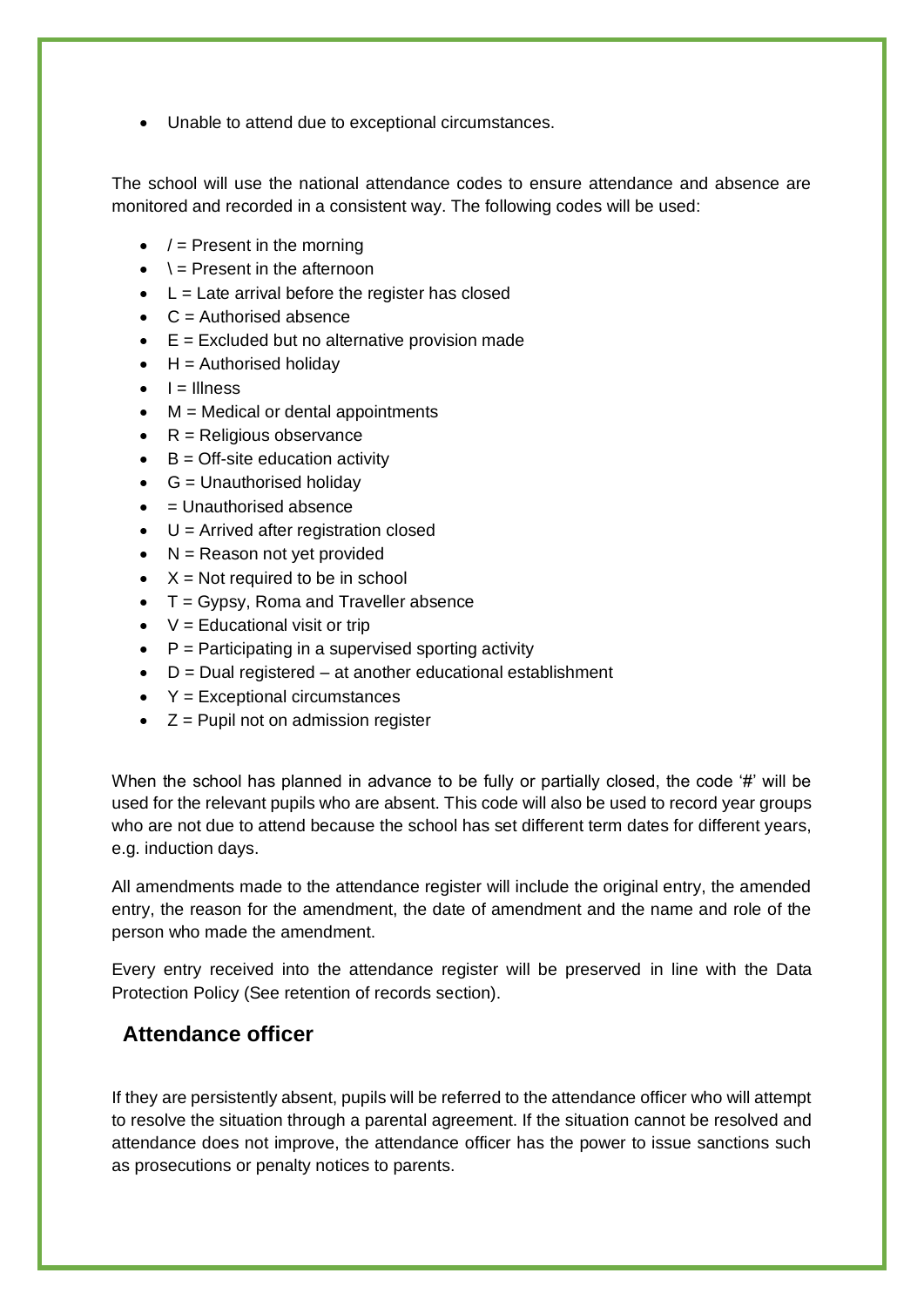The attendance officer will monitor and analyse attendance data regularly to ensure that intervention is delivered quickly to address absence, and will provide regular reports to staff across the school to enable them to track the attendance of pupils and to implement attendance procedures.

#### **Lateness**

The school will regard punctuality as of the utmost importance and lateness will not be tolerated.

The school day starts at 9:00am. Pupils should be in their classroom at this time. Registers are taken as follows throughout the school day:

- Registers are marked by 9:20am. Pupils will receive a late mark if they are not in their classroom by this time.
- The register closes at 9:30am. Pupils will receive a mark of absence if they do not attend school before this time.
- After lunch, registers are marked by 1:00pm. Pupils will receive a late mark if they are not in their classroom by this time.
- The register closes at 1:10pm. Pupils will receive a mark of absence if they are not present.
- Pupils attending after 9:20am will receive a mark to show that they were on site, but this will count as a late mark.

### **Term-time leave**

The school will require parents to observe the school holidays as prescribed; therefore, the headteacher will be unable to authorise holidays during term-time in most cases. The headteacher will be only allowed to grant a leave of absence in exceptional circumstances. Applications will be made in advance and the headteacher will be satisfied by the evidence which is presented, before authorising term-time leave. The headteacher will determine the amount of time a pupil can be away from school during term-time. Any leave of absence is at the discretion of the headteacher. Any requests for leave during term-time will be considered on an individual basis and the pupil's previous attendance record will be taken into account.

Requests for leave will not be granted in the following circumstances:

- Immediately before and during assessment periods
- When a pupil's attendance record shows any unauthorised absence
- Where a pupil's authorised absence record is already above 10 percent for any reason
- Financial benefits of taking holidays in term time.

If parents take their child out of school during term-time without authorisation from the headteacher, they may be subject to sanctions such as penalty fines.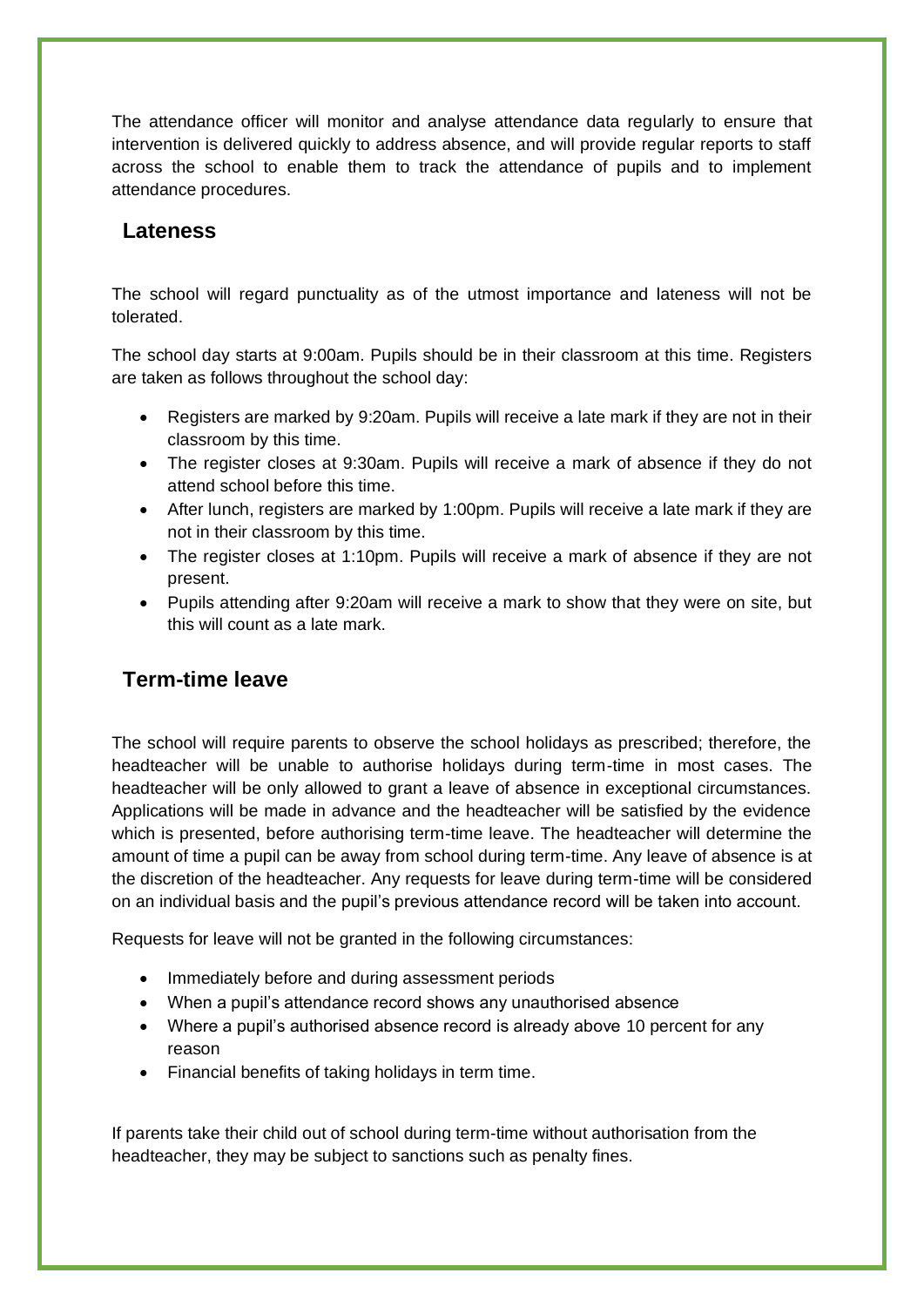## **Truancy**

Truancy will be considered as any absence of part, or all, of one or more days from school, during which the school has not been notified of the cause behind such absence.

All staff will be actively engaged in supporting the regular attendance of pupils, and understand the importance of continuity in each pupil's learning.

All pupils are expected to be in their classes by 9:00am and 1:00pm, where the teacher will record the attendance electronically. Any pupil with permission to leave the school during the day must sign out at the school office and sign back in again on their return.

Immediate action will be taken when there are any concerns that a pupil might be truanting. If truancy is suspected, the headteacher is notified, and they will contact the parent in order to assess the reasons behind the pupil not attending school.

The following procedures will be taken in the event of a truancy:

- In the first instance, a letter of warning will be sent to the parents of the pupil, informing them of the truancy and stating that any future occurrences could result in further action being taken.
- If any further truancy occurs, then the school will consider issuing a penalty notice.
- A penalty notice will be issued where there is overt truancy, inappropriate parentallycondoned absence, excessive holidays in term-time and persistent late arrival at school.

The DSL will be involved where an instance of truancy may be linked to a safeguarding concern. Any safeguarding concerns will be dealt with in line with the Child Protection and Safeguarding Policy.

### **Missing children**

Pupils will not be permitted to leave the school premises during the school day unless they have permission from the school. The following procedures will be followed in the event of a pupil going missing whilst at school:

- The member of staff who has noticed the missing pupil will inform the headteacher immediately.
- The office staff will also be informed as they will act as a point of contact for receiving information regarding the search.
- A member of staff will stay with the rest of the class, and all other available members of staff will conduct a thorough search of the school premises as directed by the headteacher.
- The following areas will be systematically searched:
	- All classrooms
	- All toilets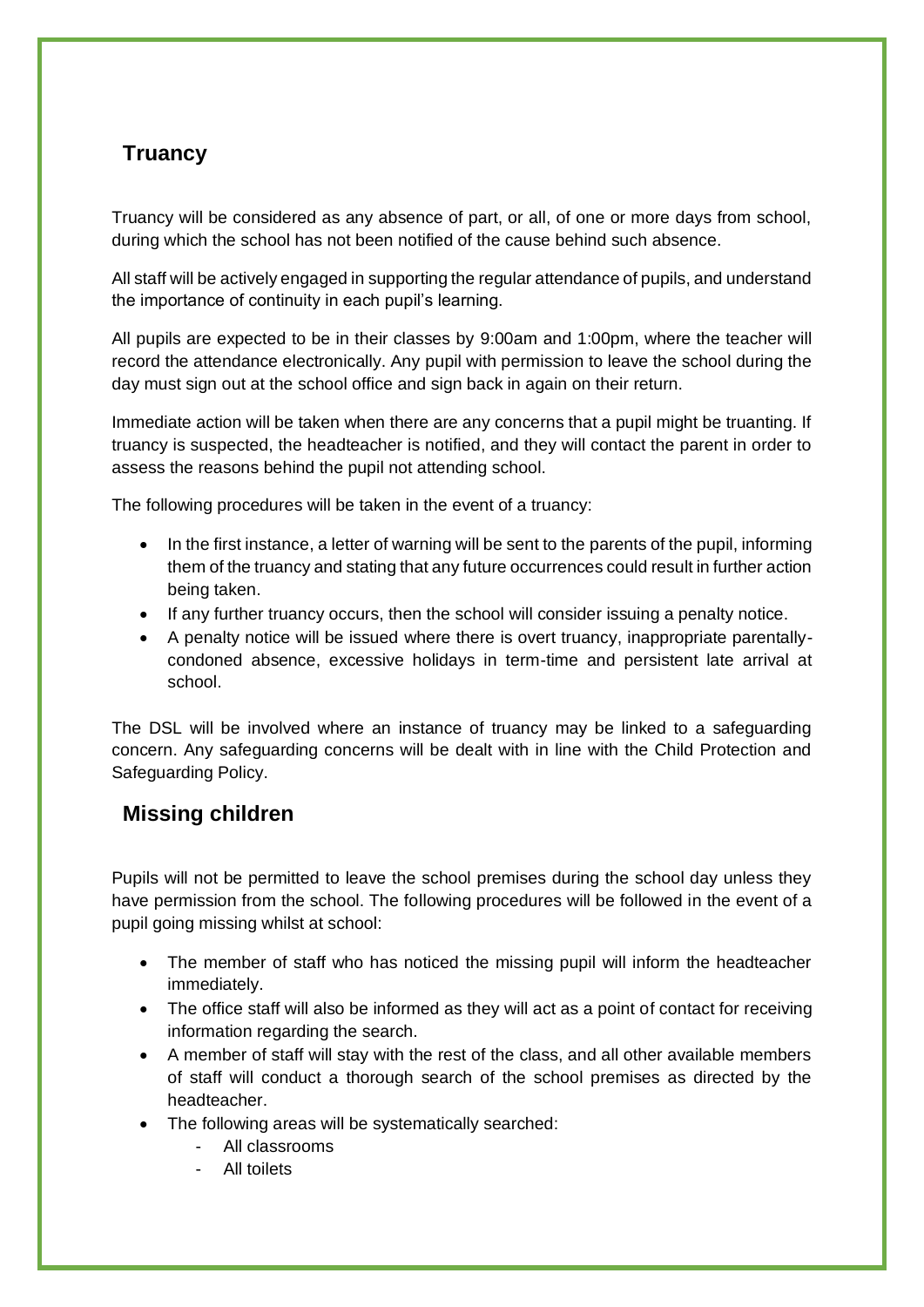- The school grounds
- Available staff will begin a search of the area immediately outside of the school premises, and will take a mobile phone with them so they can be contacted.
- If the pupil has not been found after 10 minutes, then the parents of the pupil will be notified.
- The school will attempt to contact parents using the emergency contact numbers provided.
- If the parents have had no contact from the pupil, and the emergency contacts list has been exhausted, the police will be contacted.
- The missing pupil's teacher will fill in an incident form, describing all circumstances leading up to the pupil going missing.
- If the missing pupil has an allocated social worker, is a looked-after child, or has any SEND, then the appropriate personnel will be informed.
- When the pupil has been located, members of staff will care for and talk to the pupil to ensure they are safe and well.
- Parents and any other agencies will be informed immediately when the pupil has been located.

The headteacher will take the appropriate action to ensure that pupils understand they must not leave the premises, and sanctions will be issued if deemed necessary. Appropriate disciplinary procedures will be followed in accordance with the Relationships and Behaviour Policy.

The headteacher will carry out a full investigation and will draw a conclusion as to how the incident occurred. A written report will be produced, and policies and procedures will be reviewed in accordance with the outcome where necessary.

### **Religious observances**

The school will take advice from local religious leaders of all faiths to establish the appropriate number of days of absence required for religious festivals. Parents will be required to inform the school in advance if absences are required for days of religious observance.

### **Appointments**

As far as possible, parents will be encouraged to book medical and dental appointments outside of school hours. Where this is not possible, a note and appointment card will be sent to the school office.

If the appointment requires the pupil to leave during the school day, they will be signed out at the school office by a parent. Pupils will be expected to attend school before and after the appointment wherever possible.

#### **Young carers**

The school understands the difficulties that face young carers, and will endeavour to identify young carers at the earliest opportunity, as well as through their time at the school. A caring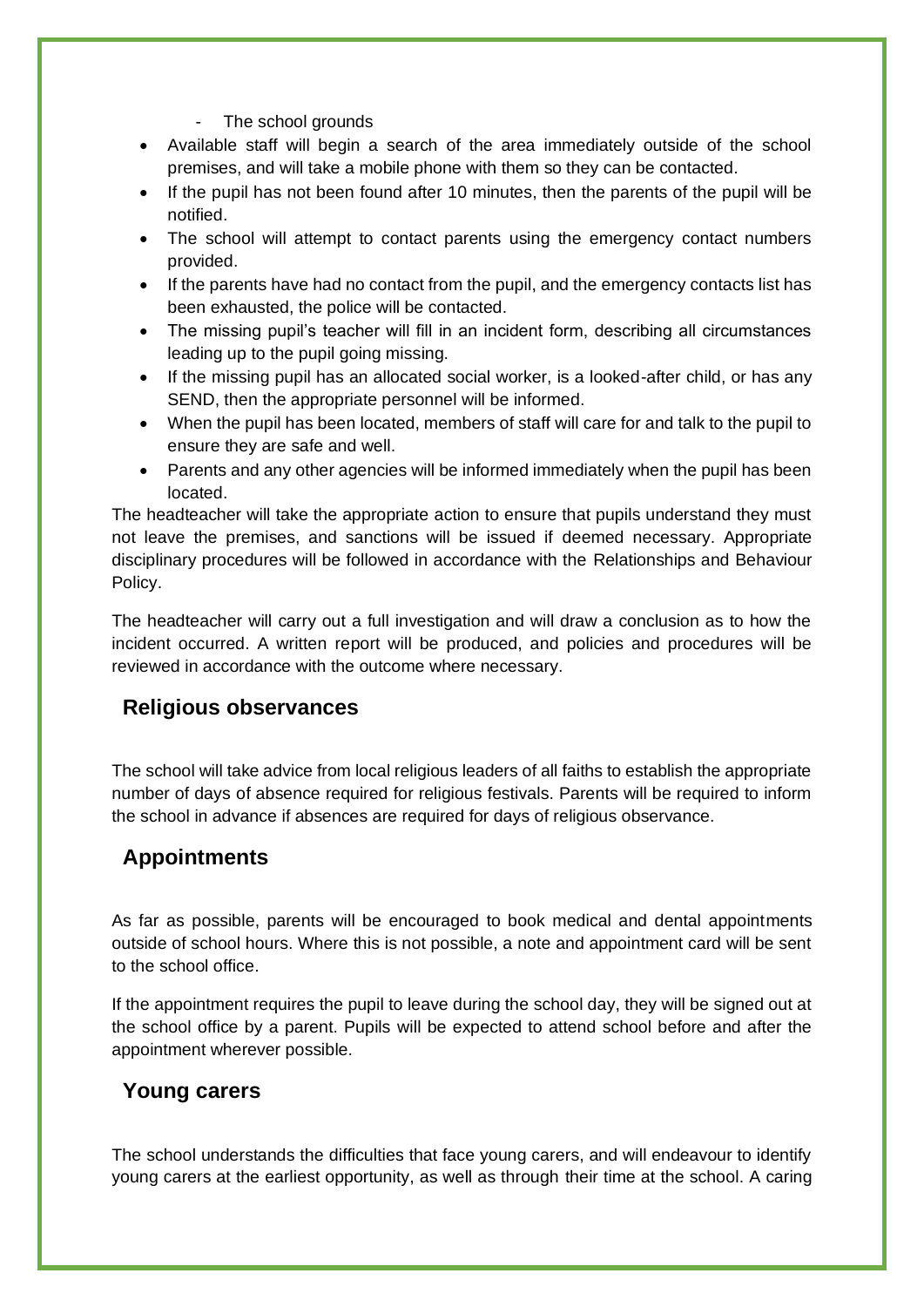and flexible approach will be taken to the needs of young carers and each pupil will be examined on a case-by-case basis, involving other agencies if appropriate.

The school, in conjunction with relevant authorities, will implement support for pupils who are young carers, to encourage their sustained and regular attendance at school in line with the school's expectations.

#### **Monitoring and review**

Attendance and punctuality will be monitored throughout the year. The school's attendance target is a challenging 96 percent, which is in line with mainstream schools.

Any changes made to this policy will be communicated to all relevant stakeholders.